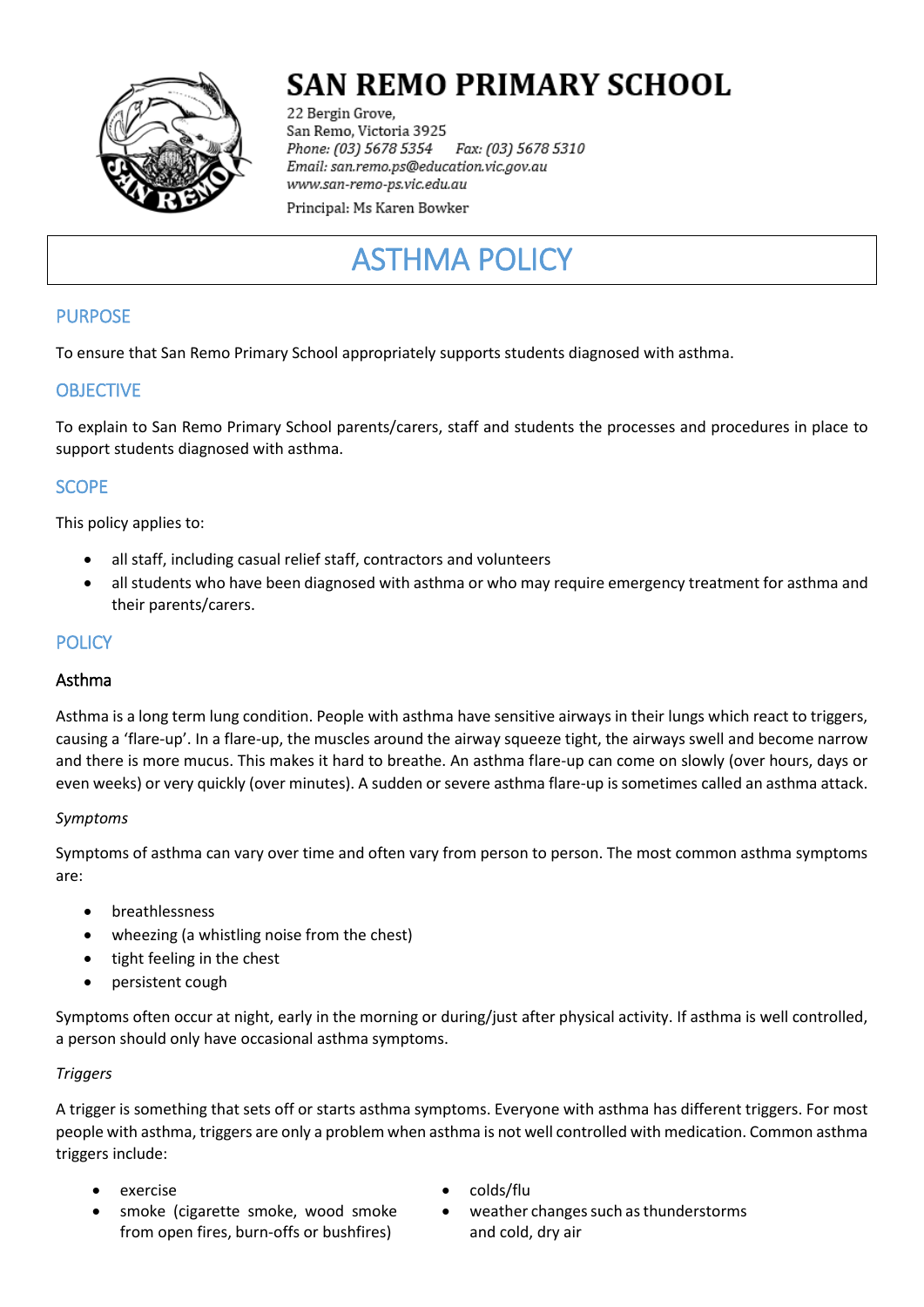- house dust mites **and the set of the moulds** and the moulds of moulds and the moulds of moulds and the moulds of  $\blacksquare$
- 
- chemicals such as household cleaning products
- 
- laughter or emotions, such as stress

## Asthma management

If a student diagnosed with asthma enrols at San Remo Primary School:

- 1. Parents/carers must provide the school with an Asthma Action Plan which has been completed by the student's medical practitioner. The plan must outline:
	- the prescribed medication taken by the student and when it is to be administered, for example as a pre-medication to exercise or on a regular basis
	- emergency contact details
	- the contact details of the student's medical practitioner
	- the student's known triggers
	- the emergency procedures to be taken in the event of an asthma flare-up or attack.
- 2. Parents/carers should also provide a photo of the student to be included as part of the student's Asthma Action Plan.
- 3. San Remo Primary School will keep all Asthma Action Plans in the:
	- in the *Medication, Anaphylaxis and Asthma folder* (red folder) in the General Office,
	- adhered to the wall beside the First Aid cabinet in the General Office
	- in the First Aid room
	- in the staffroom noticeboard
	- in the student's classroom
	- in the yard duty bag
	- in the OSHC room if student uses this service.
- 4. School staff may also work with parents/carers to develop a Student Health Support Plan which will include details on:
	- how the school will provide support for the student
	- identify specific strategies
	- allocate staff to assist the student

Any Student Health Support Plan will be developed in accordance with San Remo Primary School's Healthcare Needs Policy.

- 5. If a student diagnosed with asthma is going to attend a school camp or excursion, San Remo Primary School parents/carers are required to provide any updated medical information.
- 6. If a student's asthma condition or treatment requirements change, parent/carers must notify the school and provide an updated Asthma Action Plan.
- 7. School staff will work with parents/carers to review Asthma Action Plans (and Student Health Support Plans) once a year, usually at the beginning of the school year.
- 
- pollens **but a nimally such as cats and dogs** animals such as cats and dogs
	- deodorants (including perfumes, aftershaves, hair spray and aerosol deodorant sprays)
- food chemicals/additives certain medications (including aspirin and anti-inflammatories)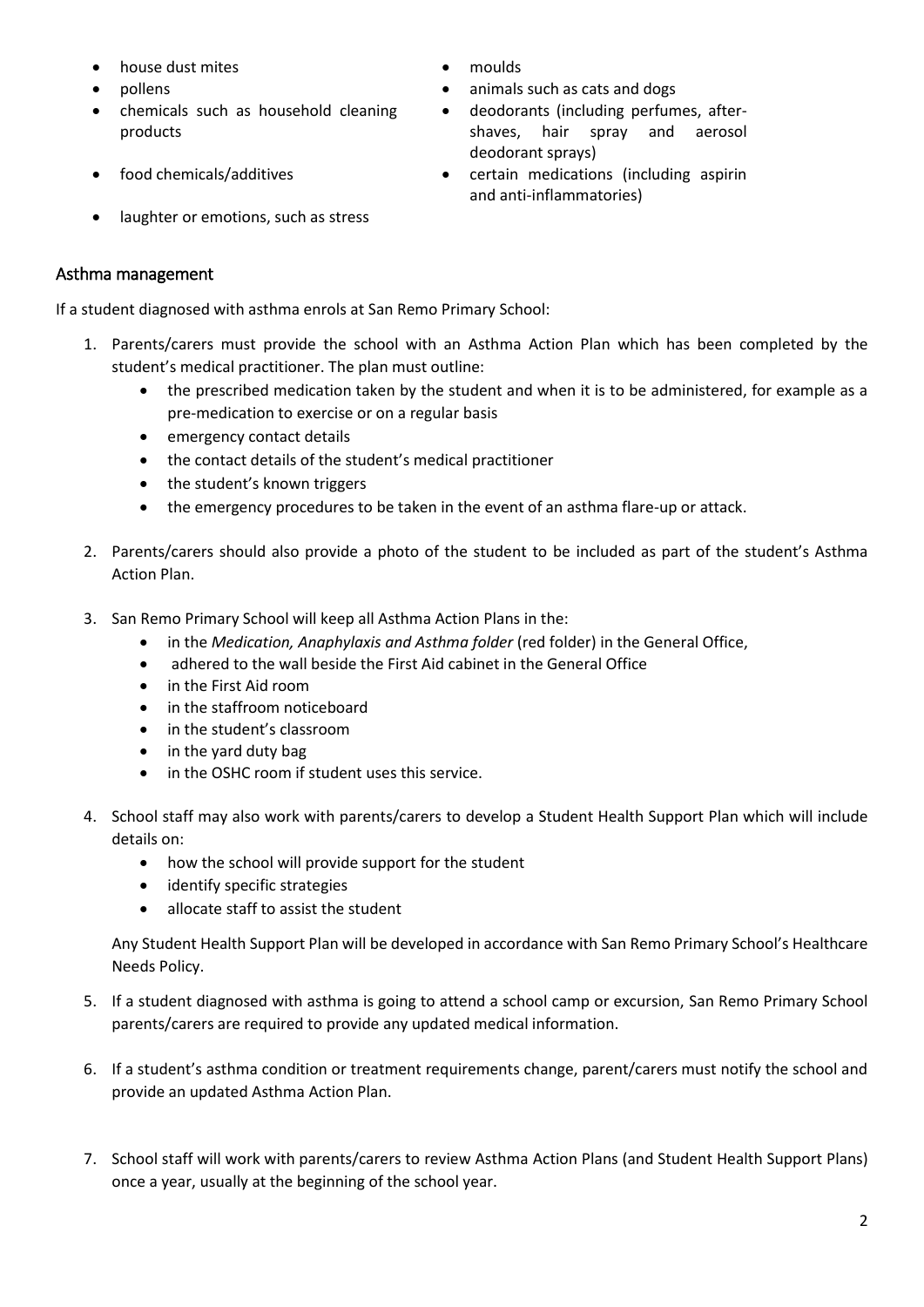## Student asthma kit

All students diagnosed with asthma are required to have a student asthma kit at school which contains:

- their own prescribed reliever medication labelled with the student's name
- their spacer (if they use one)

Student asthma kits will be stored **in the First Aid room.**

#### Asthma emergency response plan

If a student is:

- having an asthma attack
- difficulty breathing for an unknown cause, even if they are not known to have asthma

School staff will endeavour to follow the Asthma First Aid procedures outlined in the table below. School staff may contact Triple Zero "000" at any time.

| <b>Step</b> | <b>Action</b>                                                                                           |  |  |  |  |  |
|-------------|---------------------------------------------------------------------------------------------------------|--|--|--|--|--|
| 1.          | Sit the person upright                                                                                  |  |  |  |  |  |
|             | Be calm and reassuring                                                                                  |  |  |  |  |  |
|             | Do not leave them alone                                                                                 |  |  |  |  |  |
|             | Seek assistance from another staff member or reliable student to locate the student's reliever,         |  |  |  |  |  |
|             | the Asthma Emergency Kit and the student's Asthma Action Plan (if available).                           |  |  |  |  |  |
|             | If the student's action plan is not immediately available, use the Asthma First Aid as described in     |  |  |  |  |  |
|             | Steps 2 to 5.                                                                                           |  |  |  |  |  |
| 2.          | Give 4 separate puffs of blue or blue/grey reliever puffer:                                             |  |  |  |  |  |
|             | Shake the puffer                                                                                        |  |  |  |  |  |
|             | Use a spacer if you have one                                                                            |  |  |  |  |  |
|             | Put 1 puff into the spacer                                                                              |  |  |  |  |  |
|             | Take 4 breaths from the spacer                                                                          |  |  |  |  |  |
|             | Remember - Shake, 1 puff, 4 breaths                                                                     |  |  |  |  |  |
| 3.          | Wait 4 minutes                                                                                          |  |  |  |  |  |
|             | If there is no improvement, give 4 more separate puffs of blue/grey reliever as above                   |  |  |  |  |  |
|             | (or give 1 more dose of Bricanyl or Symbiocort inhaler)                                                 |  |  |  |  |  |
| 4.          | If there is still no improvement call Triple Zero "000" and ask for an ambulance.                       |  |  |  |  |  |
|             | Tell the operator the student is having an asthma attack                                                |  |  |  |  |  |
|             | Keep giving 4 separate puffs every 4 minutes until emergency assistance arrives                         |  |  |  |  |  |
|             | (or 1 dose of Bricanyl or Symbicort every 4 minutes - up to 3 doses of Symbicort)                       |  |  |  |  |  |
| 5.          | If asthma is relieved after administering Asthma First Aid, stop the treatment and observe the student. |  |  |  |  |  |
|             | Notify the student's emergency contact person and record the incident                                   |  |  |  |  |  |

Staff will call Triple Zero "000" immediately if:

- the person is not breathing
- if the person's asthma suddenly becomes worse or is not improving
- if the person is having an asthma attack and a reliever is not available
- if they are not sure if it is asthma
- if the person is known to have anaphylaxis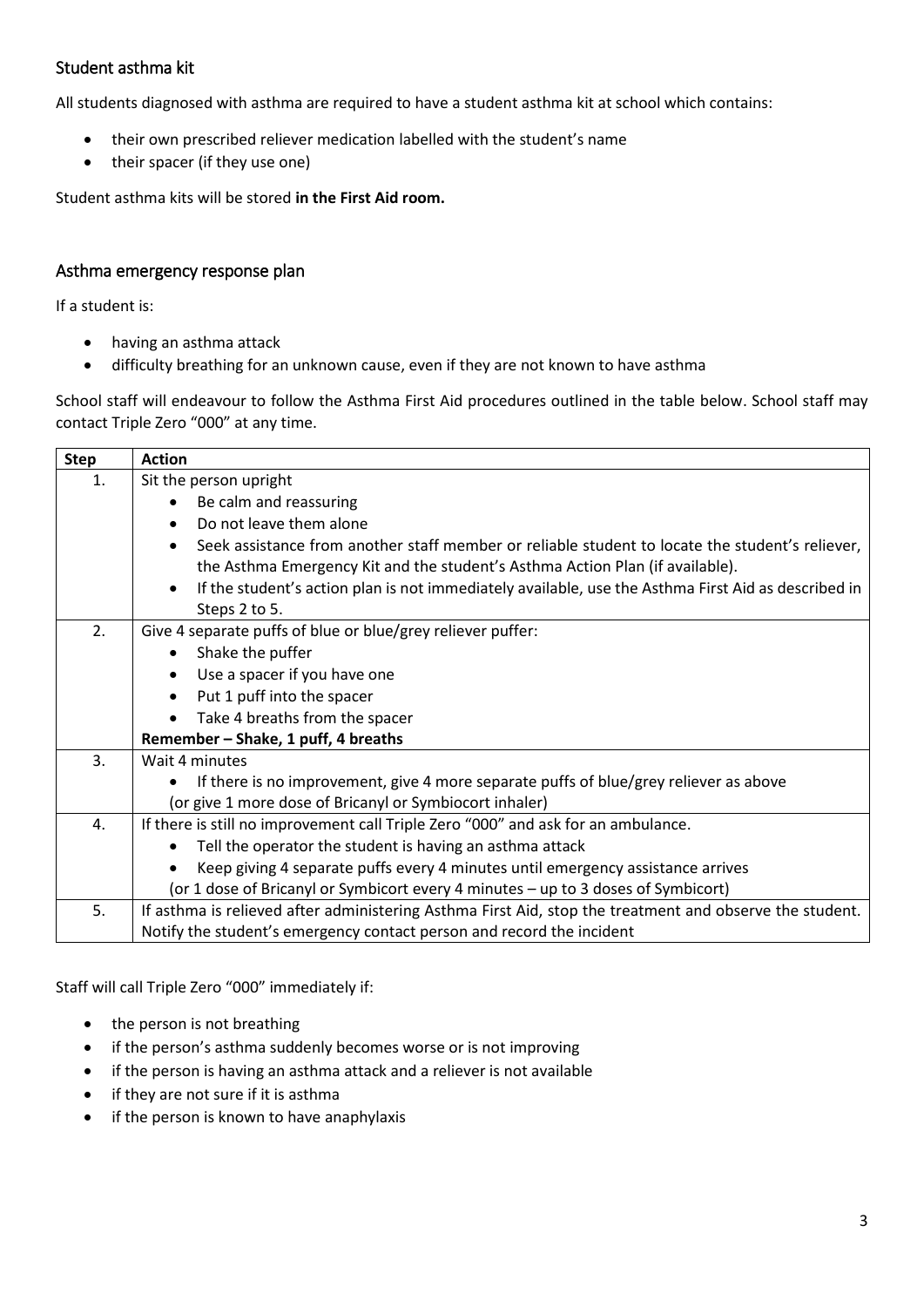# Training for staff

San Remo Primary School will arrange the following asthma management training for staff:

| <b>Staff</b>                               | <b>Completed by</b>                                                                                                                                                                                                              | Course                                                                                                                                                                                                   | Provider                                                      | Cost                                  | <b>Valid for</b> |
|--------------------------------------------|----------------------------------------------------------------------------------------------------------------------------------------------------------------------------------------------------------------------------------|----------------------------------------------------------------------------------------------------------------------------------------------------------------------------------------------------------|---------------------------------------------------------------|---------------------------------------|------------------|
| Group 1<br>General<br><b>Staff</b>         | School staff with a direct<br>teaching<br>role<br>with<br>students<br>affected<br>by<br>asthma or other school<br>staff directed by the<br>principal after conducting<br>a risk assessment.                                      | Asthma first aid<br>management for<br>education staff<br>(non-accredited)<br>One hour face-to-<br>face or online<br>training.                                                                            | Asthma Australia                                              | Free to all<br>schools                | 3 years          |
| Group 2<br><b>Specific</b><br><b>Staff</b> | Staff working with high<br>risk children with a<br>history of severe asthma,<br>or with direct student<br>wellbeing responsibility,<br>(including nurses,<br>PE/sport teachers, first<br>aid and school staff<br>attending camp) | Course in<br>Management of<br>Asthma Risks and<br>Emergencies in<br>the Workplace<br>22282VIC<br>(accredited)<br><b>OR</b><br>Course in<br>Emergency<br>Asthma<br>Management<br>10392NAT<br>(accredited) | Any RTO that has<br>this course in their<br>scope of practice | Paid by San<br>Remo Primary<br>School | 3 years          |

San Remo Primary School will also conduct a briefing, when necessary, for staff on:

- the procedures outlined in this policy
- the causes, symptoms and treatment of asthma
- identities of the students diagnosed with asthma
- how to use a puffer and spacer
- the location of:
	- o the Asthma Emergency Kits
	- o asthma medication which has been provided by parents for student use.

San Remo Primary School will also provide this policy to casual relief staff and volunteers who will be working with students, and may also provide a briefing if the principal decides it is necessary depending on the nature of the work being performed.

## Asthma Emergency Kit

San Remo Primary School will provide and maintain at least two Asthma Emergency Kits. One kit will be kept on school premises at the First Aid room and one will be a mobile kit for activities such as:

- yard duty
- camps and excursions.

The Asthma Emergency Kit will contain: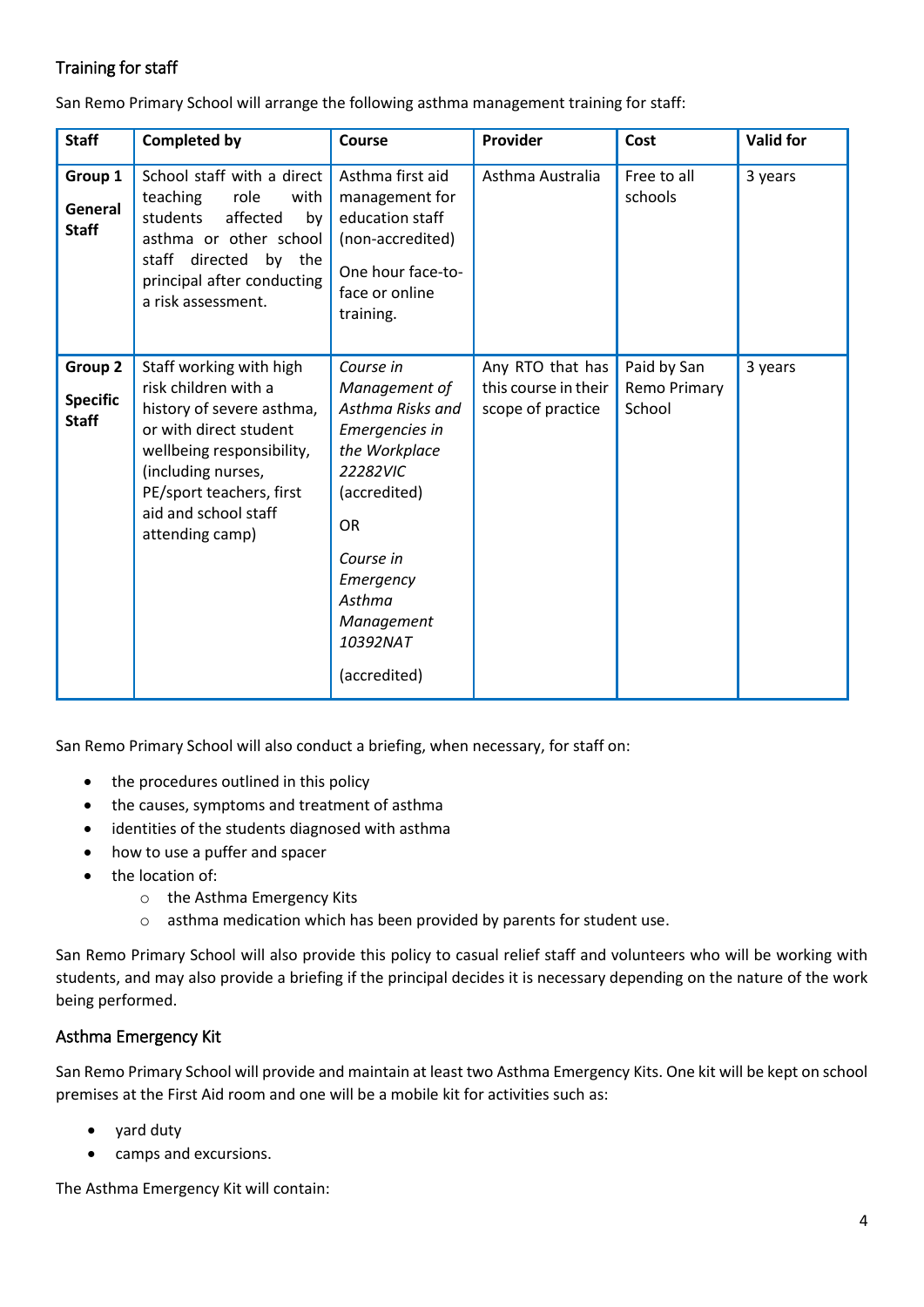- at least 1 blue or blue/grey reliever medication such as Airomir, Admol or Ventolin
- at least 2 spacer devices (for single person use only) to assist with effective inhalation of the blue or blue/grey reliever medication (San Remo Primary School will ensure spare spacers are available as replacements). Spacers will be stored in a dust proof container.
- clear written instructions on Asthma First Aid, including:
	- o how to use the medication and spacer devices
	- o steps to be taken in treating an asthma attack
- A record sheet/log for recording the details of an asthma first aid incident, such as the number of puffs administered (kept in the red Medication Folder)

Sancha Stevenson will monitor and maintain the Asthma Emergency Kits. They will:

- ensure all contents are maintained and replaced where necessary
- regularly check the expiry date on the canisters of the blue or blue/grey reliever puffers and place them if they have expired or a low on doses
- replace spacers in the Kits after each use (spacers are single-person use only)
- dispose of any previously used spaces.

The blue or blue/grey reliever medication in the Asthma Emergency Kits may be used by more than one student as long as they are used with a spacer. If the devices come into contact with someone's mouth, they will not be used again and will be replaced.

After each use of a blue or blue/grey reliever (with a spacer):

- remove the metal canister from the puffer (do not wash the canister)
- wash the plastic casing
- rinse the mouthpiece through the top and bottom under running water for at least 30 seconds
- wash the mouthpiece cover
- air dry then reassemble
- test the puffer to make sure no water remains in it, then return to the Asthma Emergency Kit.

#### Management of confidential medical information

Confidential medical information provided to San Remo Primary School to support a student diagnosed with asthma will be:

- recorded on the student's file
- shared with all relevant staff so that they are able to properly support students diagnosed with asthma and respond appropriately if necessary.

#### Communication plan

This policy will be available on San Remo Primary School's website so that parents and other members of the school community can easily access information about San Remo Primary School's asthma management procedures.

#### Epidemic Thunderstorm Asthma

San Remo Primary School will be prepared to act on the warnings and advice from the Department of Education and Training when the risk of epidemic thunderstorm asthma is forecast as high.